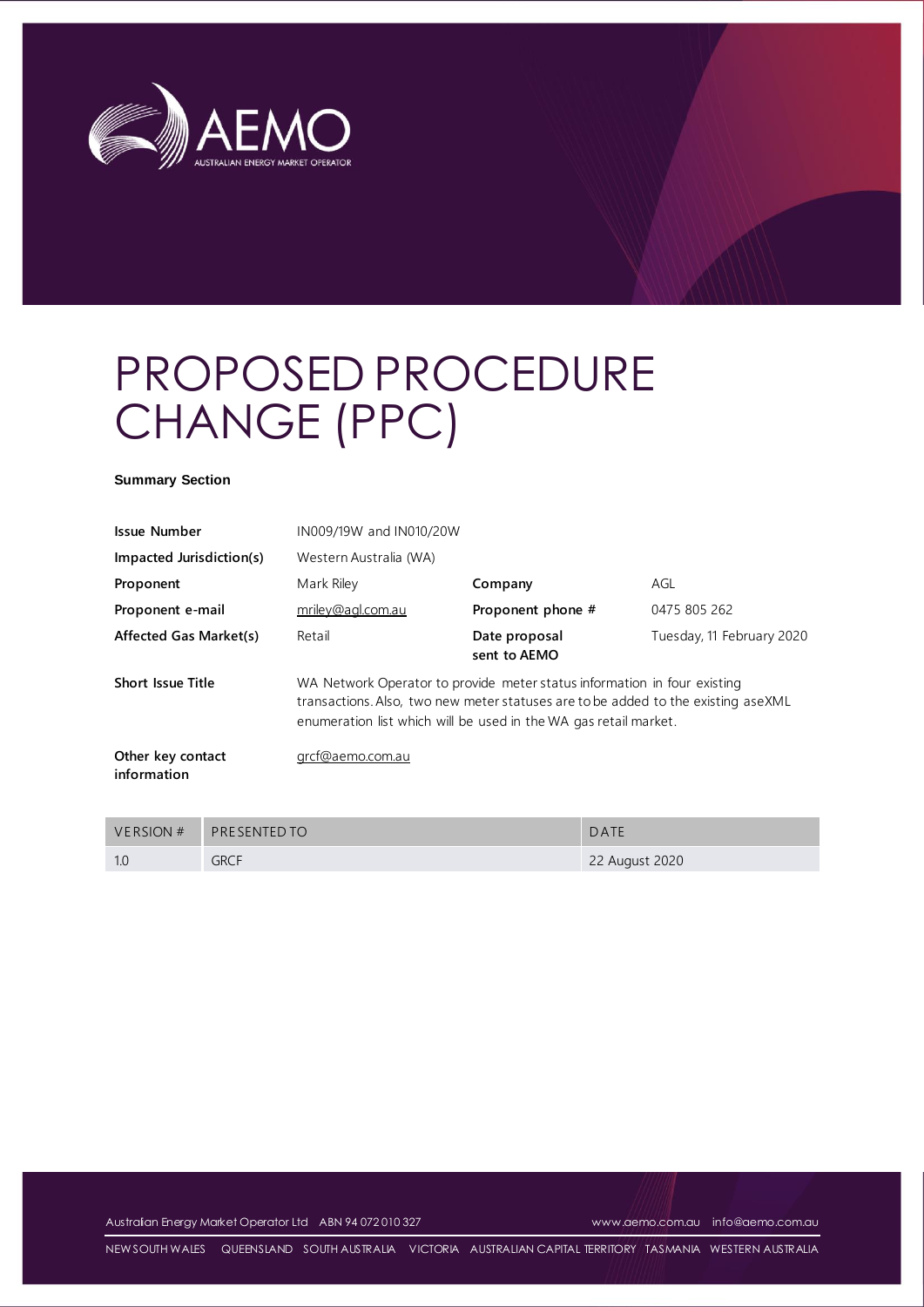

## **PROPOSED PROCEDURE CHANGE (PPC) – DETAILED REPORT SECTION**

## **1. DESCRIPTION OF ISSUE AND SUBMISSION DETAILS**

## **1.1. Network Operator to provide meter status information in four existing transactions (IN009/19W)**

Currently the Specification Pack (SP) documents<sup>1</sup> specify that the meter status codes are not used in the Western Australian (WA) gas retail market. There are four transactions within the SP that contain a meter status field. These are:

- NMIDiscoveryResponse
- NMIStandingDataResponse
- MeterDataNotification / CSVconsumptionData
- CSVHistoryResponseData<sup>2</sup>

The proposal that AGL has put forward requires the WA Network Operator (ATCO) to provide the status of the gas meters capability to flow gas (eg meter status) in the transactions mentioned above, and in the same format as described in the east-coast Participant Build Packs.

The meter status field contained within the r13 aseXML schema format describes this field as an enumerated list comprising the following values:

- Turned on.
- Turned off.
- Plugged.
- No meter.

The rationale that AGL has put forward in support of this initiative relates to the current WA process which involves the Network Operator initiating an internal Service Order Request (SOR) to re-connect a customer. Charges for that re-connection work are passed onto the User<sup>3</sup>, who would generally pass them through to the customer. There are multiple methods of disconnection, hence there are multiple SOR types for reconnection, with various charges assigned to these activities. Given that the status of the gas meter isn't provided in the MIRN<sup>4</sup> Discovery Response transaction, it means that Users are having to manually followup with Network Operator so the correct information about re-connection costs can be passed onto the customer.

## **1.2. Add two new meter statuses to the existing enumeration list (IN010/20W)**

As noted in section 1.1 of this PPC, there is currently four values listed in the meter status enumerated list. A recent exercise to map the existing values against the ATCO re-connection charges revealed that it was not possible to align them. This mapping exercise also revealed that WA has two additional meter disconnection methods which prevent a gas meters capability to flow gas compared to the east-coast. These are:

• Trailer Air Coupling (TAC) isolation device; and

<sup>&</sup>lt;sup>1</sup> Click [here](https://aemo.com.au/-/media/files/gas/retail_markets_and_metering/market-procedures/sa_and_wa/2020/frc-b2b-system-interface-definitions-v46.pdf?la=en) to view the FRC B2B Systems Interface Definition. See sections 4.3.2.3, 4.3.2.6 and 4.1.2.1.

<sup>&</sup>lt;sup>2</sup> The transaction isn't part of the suite of aseXML transaction. It is e-mailed by the Network Operator to the User.

<sup>&</sup>lt;sup>3</sup> User is a term used throughout the WA scheme documentation. In the east-coast "Retailer" is the equivalent term.

<sup>4</sup> Meter Installation Registration Number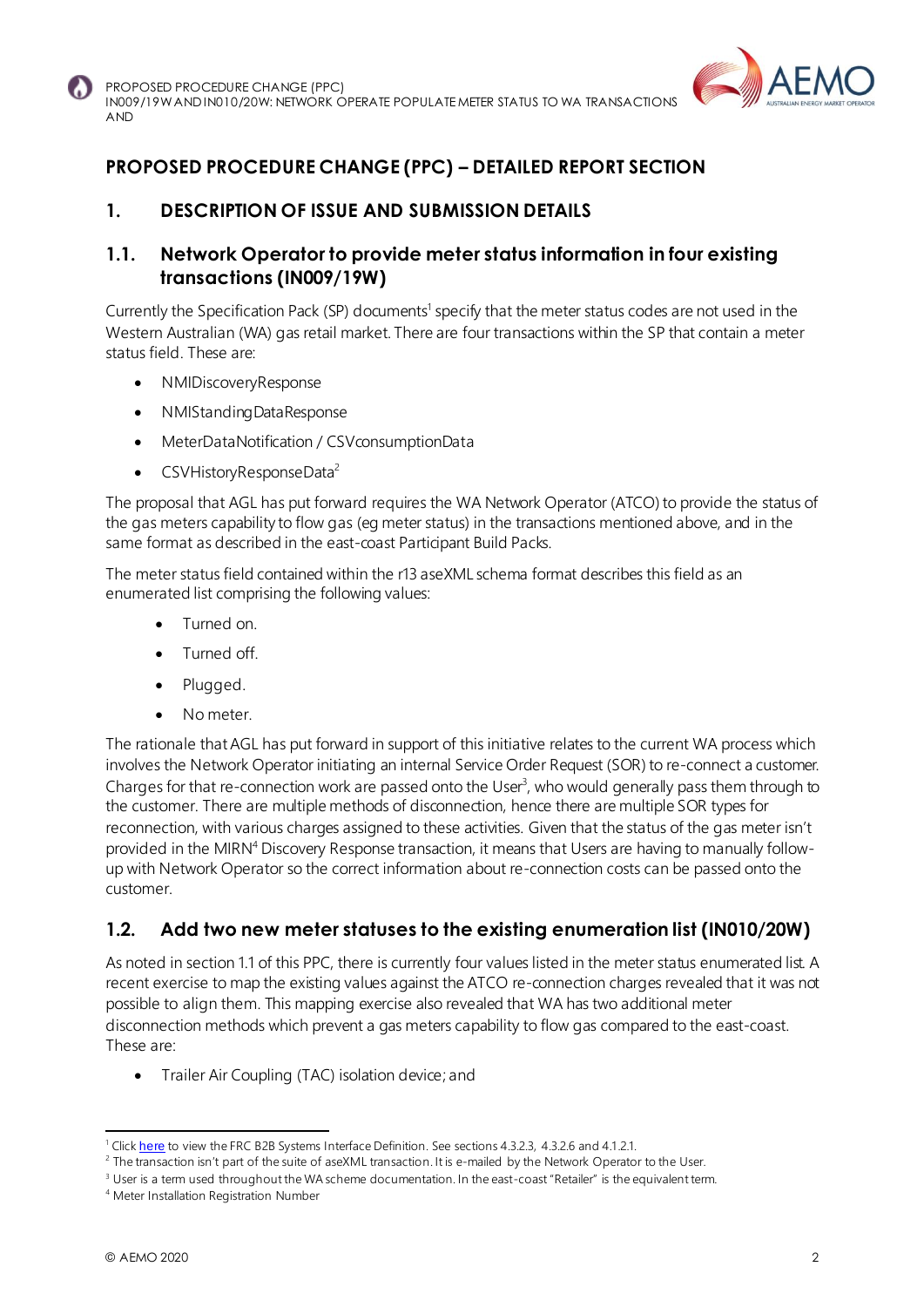



Removing the regulator from the meter.

To resolve the mapping alignment and the two additional metering disconnection methods, AGL has proposed that the following new meter status codes be added to the enumerated list:

- Trailer AC.
- No Reg

These new meter status values will be described in the SP as "allowable" meter status values in the WA gas retail market.

## **1.3. Submission details and key feedback areas**

This PPC is designed to:

- Confirm that providing the meter status information in the four transactions described in section 1.1 would realise a net benefit for participants in the WA gas retail market.
- Confirm that the adoption of the new meter status and the associated aseXML schema uplift (above the already agreed  $r38$  version<sup>56</sup>) would realise a benefit for participants in the WA gas retail market.
- Provide AEMO's costs and likely industry costs and benefits for both initiatives mentioned in this PPC.

The changes described in this PPC requires system changes for Users and the Network Operator. As such, AEMO seeks feedback from all Users and the Network Operator on the following:

- 1. Whether your organisation believes that this PPC accurately captures the technical requirements of the proposed change. If your organisation does not believe that AEMO has accurately captured all the proposed requirements, please provide details on which requirements specifically your organisation believes AEMO has not captured and why.
- 2. Whether you expect that the benefits described in section 4 will outweigh the costs described in section 6 for your organisation. Your feedback should include:
	- Details of the benefits for your organisation.
	- Whether your organisation believes that the costs will outweigh the benefits.
	- An order of materiality for the costs for your organisation.
- 3. Feedback on any other matters described in the PPC.
- 4. Whether your organisation agrees with the marked-up changes to the Technical Protocols (TPs) described in Attachment C.

Submissions using the response template in Attachment A close 4 September 2020 and should be emailed to [grcf@aemo.com.au](mailto:grcf@aemo.com.au).

#### **2. REFERENCE DOCUMENTATION**

#### **2.1. Schema release documentation**

Clic[k here](https://aemo.com.au/energy-systems/market-it-systems/asexml-standards/asexml-schemas/) to view the index of Schema Releases from r28 to r38 inclusive.

<sup>&</sup>lt;sup>5</sup> The adoption of schema version r38 was agreed as part of IN003/20. Please see [the consultation page for that consultation](https://aemo.com.au/en/consultations/current-and-closed-consultations/in003-20-gas-life-support) for further details.

<sup>&</sup>lt;sup>6</sup> Adoption of an uplift of the schema version r38 is also proposed as part of IN002/15W and IN026/15. Please see the consultation [page for that consultation](https://aemo.com.au/consultations/current-and-closed-consultations/in002-15w-in026-15) for further details.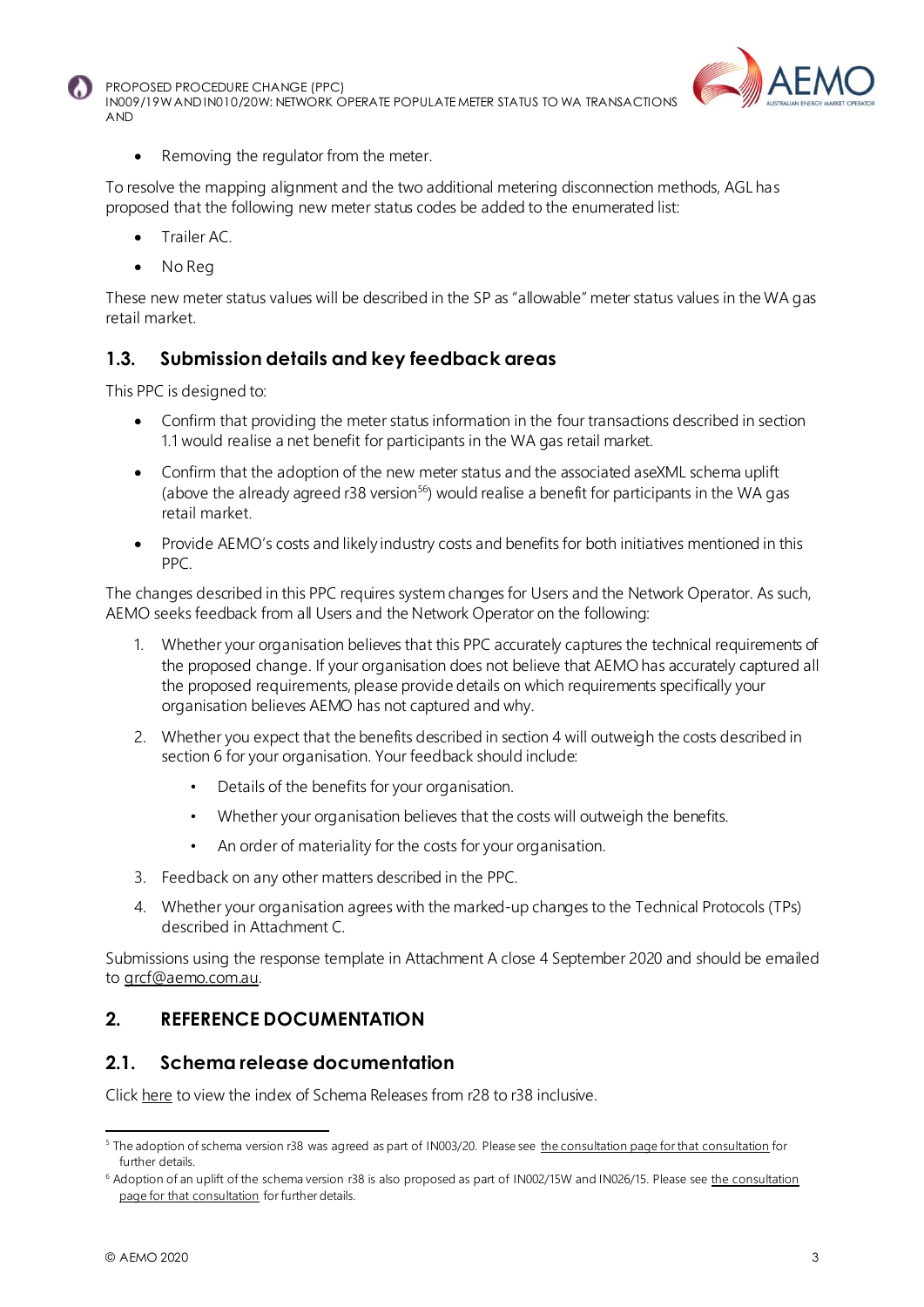



## **2.2. Specification Pack (SP) documentation**

Attachment B and C contains each SP document showing tracked changes between the current version and the proposed solution.

## **3. OVERVIEW OF CHANGES**

For IN009/19W, this proposal involves ATCO populating the meter status field for four transactions described in section 1.1 with the aseXML enumerated meter status codes. See Attachment B, Part A - FRC B2B system interface definitions and Part B - B2B Service Order Specifications - Part 1 for details on the additional meter status codes.

For IN010/20W, this proposal involves adding new meters status to the existing list of aseXML enumerated meter status codes. See Attachment C, Part A - FRC B2B system interface definitions and Part B - B2B Service Order Specifications - Part 2 for details on the additional meter status codes.

## **4. LIKELY IMPLEMENTATION REQUIREMENTS AND EFFECTS**

Effect on Users and the Network Operator

It is anticipated that all User and the Network Operator will need to make the following incremental<sup>7</sup> IT system changes:

- The Network Operator to provide the meter status information in the four transactions described in section 1.1.
- Modify gas gateways to send and receive transactions in the new aseXML schema version (which will be a version beyond r38) that will contain the updated meter status asexML enumeration list.
- Incorporate the new meter status into the WA gas retail market systems.
- Complete a recertification process on all impacted transactions<sup>8</sup>. The recertification of the transaction involving the meter status will be added to the other transactions that make up the Q4 2021 bundle release program of work. Further information about recertification window will be issued in Q1 2021.

#### Effect on AEMO

#### FRC Hub changes

• AEMO will need to ensure that transactions with the new aseXML schema version (which will be a version beyond r38) containing the updated meter status aseXML enumeration list that can pass through the FRC Hub.

<sup>&</sup>lt;sup>7</sup> In the east-coast jurisdictions, Retailers, Distributors, and AEMO will be making IT system changes to implement the new Gas Life Support transactions and the enhanced Customer Details Notification (CDN) transaction and the new Customer Detail Request (CDR) transaction in Q4 2021. For further details please refer to the [IN003/20](https://aemo.com.au/consultations/current-and-closed-consultations/in003-20-gas-life-support) an[d IN011/20](https://aemo.com.au/consultations/current-and-closed-consultations/in011-20-cdn-and-cdr-changes) consultations. In WA Users, the Network Operator and AEMO will be making IT system changes to implement the new Customer Details Notification (CDN) transaction and the new Customer Detail Request (CDR) transaction in Q4 2021. For further details please refer to the **IN003/20W** consultation.

<sup>&</sup>lt;sup>8</sup> Click [here](https://aemo.com.au/-/media/files/gas/retail_markets_and_metering/market-procedures/wa/2020/connectivity-testing-and-technical-certification-wa-only-v37-clean.pdf?la=en) to view the recertification process for WA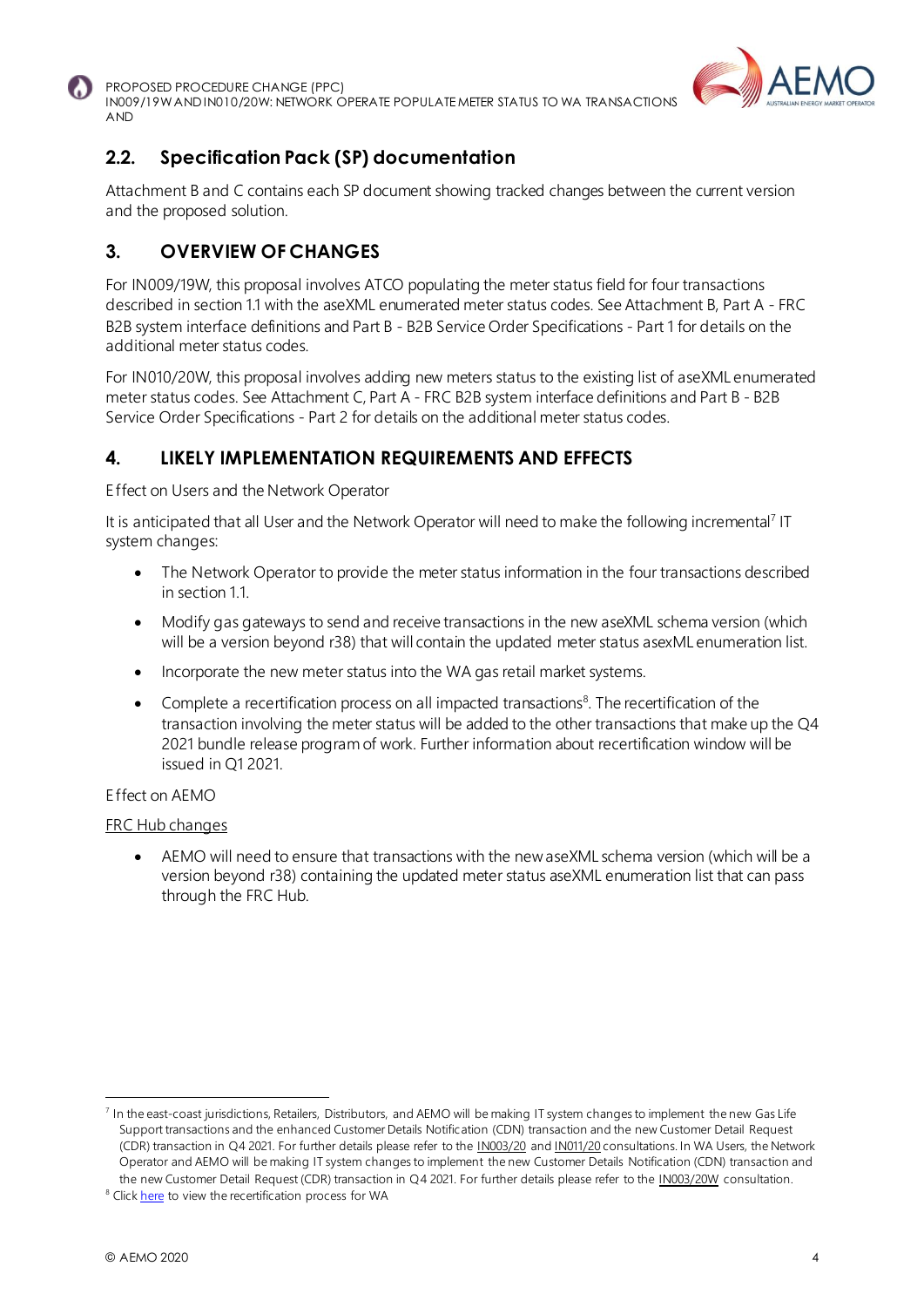



#### AEMO will need to make the following incremental IT system changes:

- Modify AEMO's WA gas gateways (managed by CGI, AEMO's outsourced service provider for WA) so they have the capability to send and receive new aseXML schema version (which will be a version beyond r38) transactions.
- Modify the WA Low Volume Interface that is managed by CGI so that this interface service will have the capability to send and receive new aseXML schema version transactions (which will be a version beyond r38).
- Modify the pre-production/certification environment responders to support the new aseXML schema version transactions.
- Complete a recertification process on all impacted transactions.

In addition to these technical changes, AEMO will prepare a schema manifest document that summaries each schema version change and will also facilitate the coordinated release program, as it has done for prior gas retail market aseXML schema uplift changes (a version beyond r38). AEMO is targeting to have a schema manifest document before Q4 2020.

#### Implementation timeframes

In terms of an implementation timeframe, the optimal and most cost-effective timeline would be to bundle this change with the east coast Gas Life Support (GLS) changes (IN003/20) and with the east and west coast CustomerDetailsRequest (CDR) and CustomerDetailsNotification (CDN) transactions changes (IN011/20 and IN003/20W). The most practical option for AEMO and participants is therefore Q4 (Oct to Dec) 2021.

## **5. IMPACT OF ISSUE NOT PROCEEDING**

The impact of not proceeding with the proposed changes will be that Users will still need to utilise manual processes to determine disconnection method and associated reconnection changes, resulting in delays to customer transfer and ongoing cancellation of Customer Change Requests transactions until approval is received for those charges.

## **6. OVERALL COSTS, BENEFITS AND MAGNITUDE OF THE CHANGES**

AEMO has deemed this change to be material because of the change to IT systems and the industry coordination effort required to uplift the aseXML schema to a schema version beyond r38. The magnitude of the materiality would increase further if the implementation does not leverage the program of works for the existing schema change initiatives, namely IN003/20 (Gas Life Support) and IN011/20 (CDN and CDR) for east-coast jurisdictions as well as potentially IN003/20W (WA CDN and CDR) and IN002/15W (Add new Job Enquiry Codes) for WA.

AEMO is yet to obtain its estimated costs for AEMO to implement this change. Given the implementation is leveraging the program of works described above, AEMO does not expect the incremental cost to be high. As such, AEMO expects that the benefits in aggregate will outweigh the costs.

The estimated cost for gas retail market participants to implement this change will vary for each organisation and depend on several factors, including but not limited to, the complexity of IT system changes for that organisation.

Specific benefits will include:

• Removes the manual processes and delays in seeking the disconnection method used within the WA gas retail market.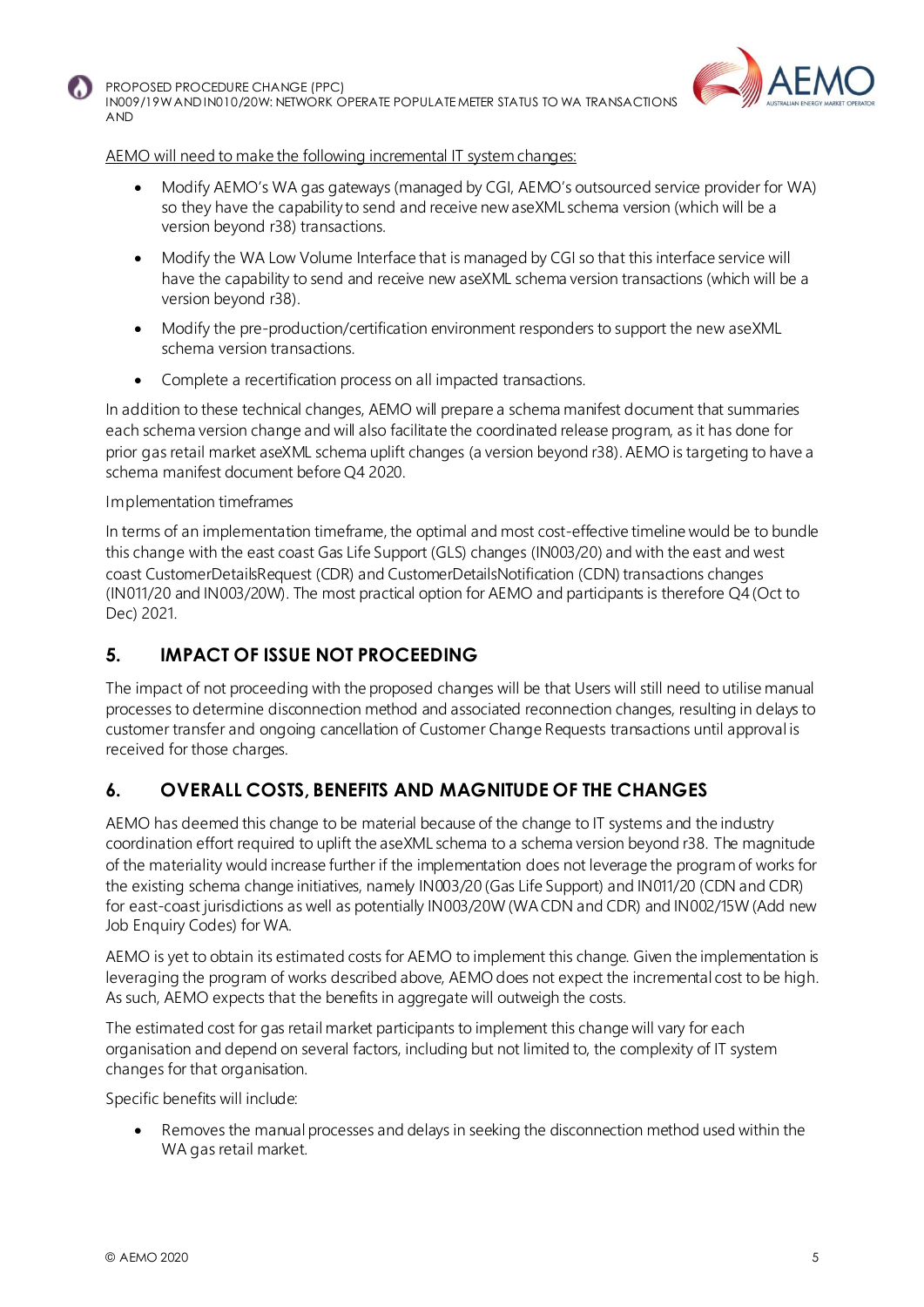



• Allows users to quickly seek customer approval of charges when a SOR is required. This should in turn reduce the number of change requests being cancelled due to delays in gaining customer approval.

The initiatives described in this PPC were part of workshop held on the 30 July 2020. AGL proposed that fourth character of existing JECs should be utilised to convey the reason why a JEC is being sent for AML (Attach meter lock), DSD (Disconnect in Street) MRM (Regulator Removal Request) and TCI (Trailing air Coupling Installation). Section 1.2.2 of this PPC provides further information on the specific characteristics of AGL's proposal.

Following a workshop on 30 July 2020, a collaborative effort was undertaken by a a small number of stakeholders to develop the SP that describes in detail how the adding of the meter status codes in the four transaction will be applied. These draft SPs were circulated to ATCO for review. ATCO agreed that the SP encapsulated the requirements and supported the proposal. AEMO believes that there were no dissenting views put forward by any stakeholders following the 30 July 2020 workshop meeting that is in opposition to the changes described in this PPC.

Section 1 of this PPC contains a full list of the requirements that will be prescribed in the SP as "allowable" meter status codes in the WA gas retail market, should this change be approved.

For further information about this proposal in terms of issues, benefits and materiality please refer to the workshop slides (see Attachment D).

Given the general industry support for the changes and the above listed benefits, AEMO believes that the benefits outweigh the costs (i.e. the changes provide a net benefit for industry as a whole).

#### **7. AEMO'S PRELIMINARY ASSESSMENT OF THE PROPOSAL'S COMPLIANCE WITH CLAUSE 378 OF THE RMP**

Regarding the changes in WA, AEMO's preliminary assessment of the proposal's compliance with clause 378 of the RMP (WA) is:

| Ensure that the retail gas market operates and is<br>governed in a manner that is,<br>open and competitive;<br>(i)<br>efficient; and<br>(ii)<br>fair to participants and their customers<br>(iii) | AEMO's view is that the proposed change will<br>continue to promote competition, will promote<br>efficiency in meter connections and<br>disconnections, and will not disadvantage<br>participants or their customers.                                                   |
|---------------------------------------------------------------------------------------------------------------------------------------------------------------------------------------------------|-------------------------------------------------------------------------------------------------------------------------------------------------------------------------------------------------------------------------------------------------------------------------|
| Ensure compliance with all applicable laws                                                                                                                                                        | AEMO's view is that the proposed changes are<br>consistent with the applicable laws, and<br>participants will be given an opportunity during<br>this PPC consultation to inform AEMO if they<br>believe the proposed change is in conflict with any<br>applicable laws. |
| Ensure effective consultation occurs and gives<br>stakeholder's opportunities to provide feedback of<br>the proposed changes                                                                      | AEMO's view is that this PPC consultation and the<br>subsequent IIR consultation, in addition to the pre-<br>consultation GMIs and discussions at the GRCF,<br>will provide adequate opportunities for<br>participants to provide feedback on the proposed<br>changes.  |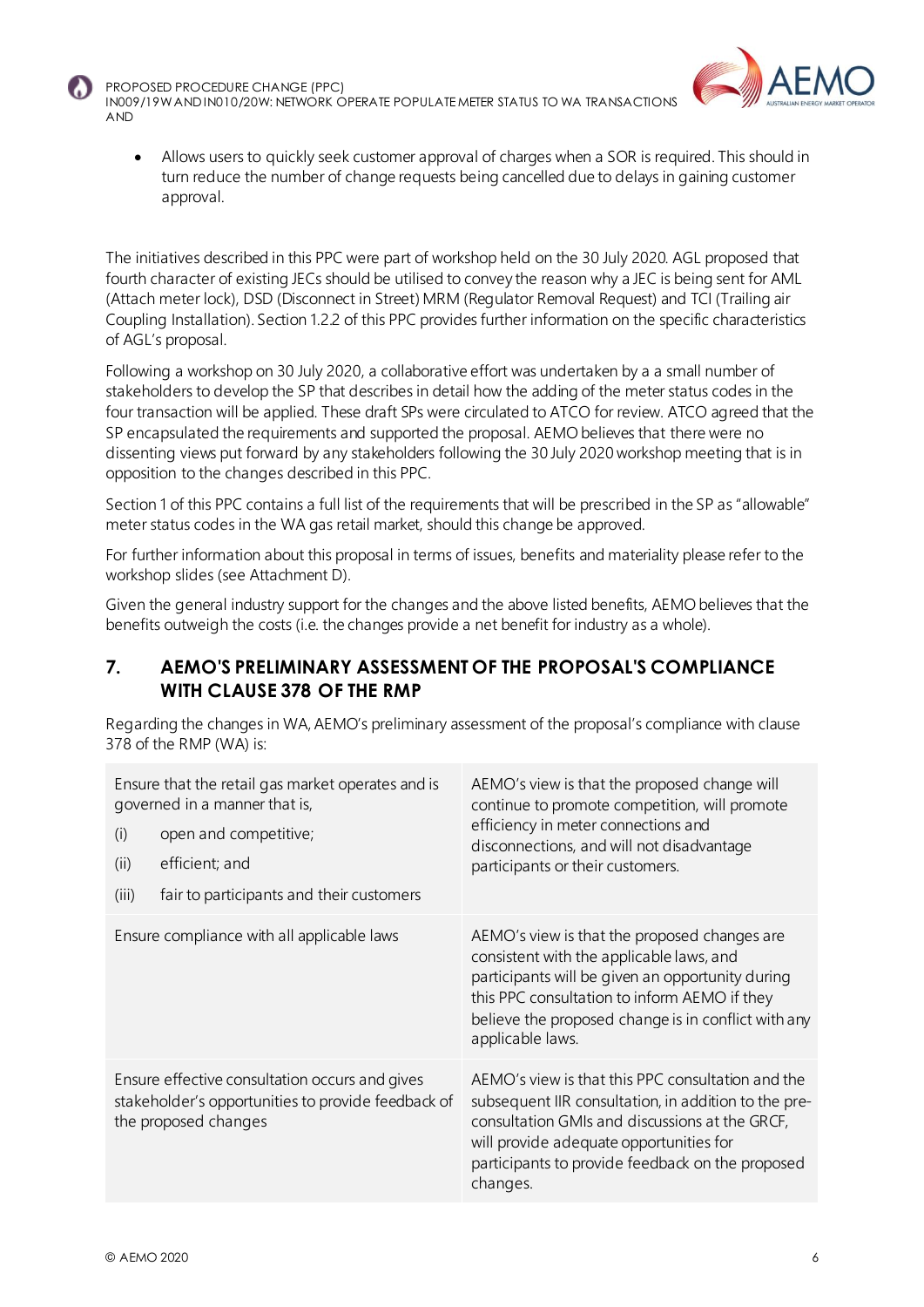



## **8. SUPPORTING DOCUMENTATION**

Please see Attachment B and C for change-marked SPs.

#### **9. PROPOSED TIMELINES**

Subject to all necessary approvals, AEMO proposes the following timeframe:

- Issue PPC on 20 August 2020.
- PPC feedback due Friday 4 September 2020.
- Issue IIR on 14 September 2020.
- IIR feedback due 9 October 2020
- For east-coast changes, Notice of AEMO Decision issued in mid-October 2020.
- For WA changes, Economic Regulation Authority (ERA) submission issued in mid-October 2020.

For east-coast changes AEMO proposes to issue a notice of effective date by the end of March 2021. The target effective date for these changes is Q4 (Oct-Dec) 2021.

For WA changes, AEMO will work with ERA on the process to set an effective date for these changes. The target effective date for these changes is Q4 (Oct-Dec) 2021.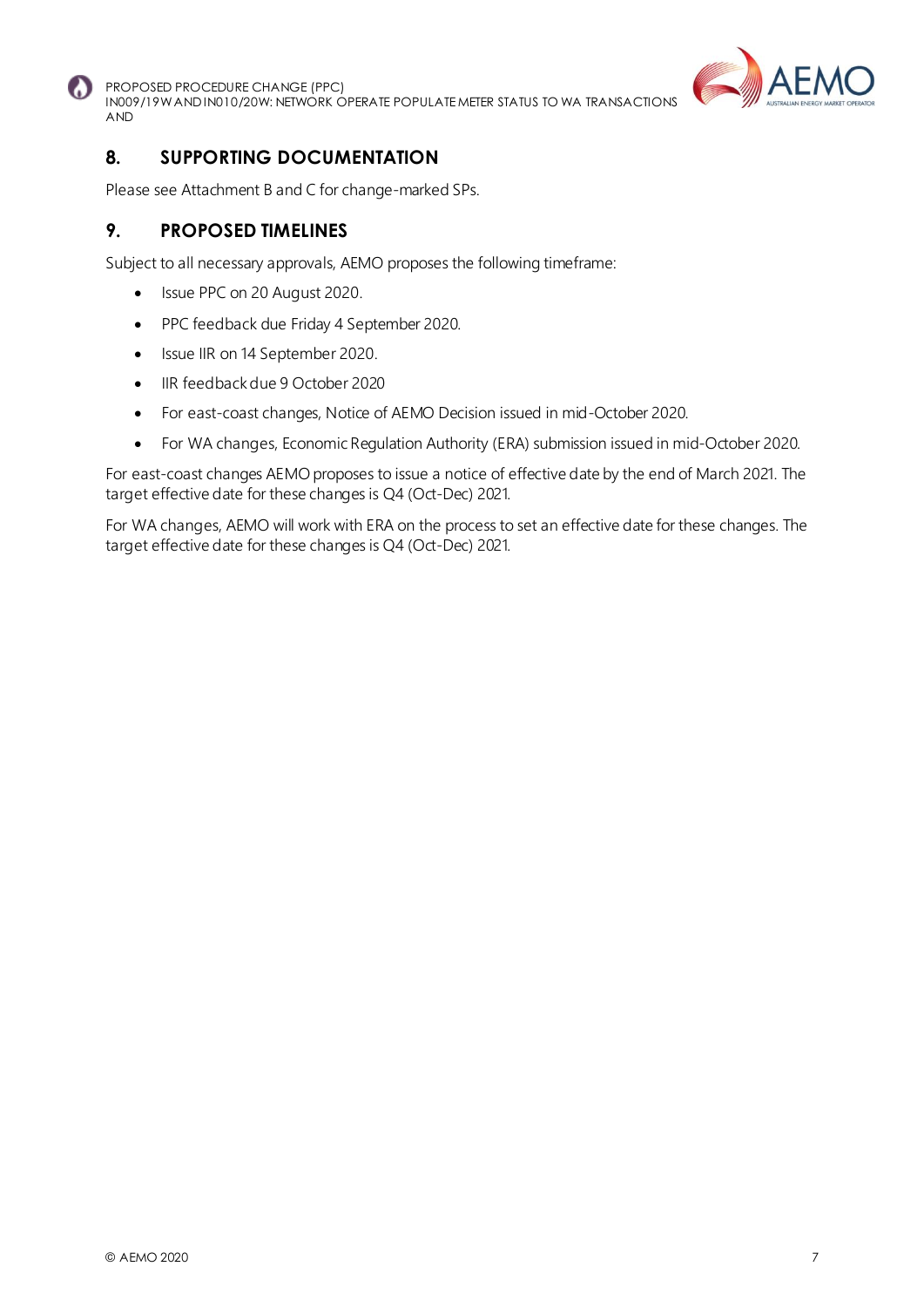



## **ATTACHMENT A – PPC RESPONSE TEMPLATE**

The PPC response template has been attached separately to this document. There are two sections in the template:

- Sections 1 A and 1 B seeks feedback on AEMO's examination of the proposed changes.
- Section 2 seeks feedback on the marked-up changes to the TPs described in Attachments B and C.

Anyone wishing to make a submission to this PPC consultation are to use this response template.

Submissions close Friday 4 September 2020 and should be emailed to grcf@aemo.com.au.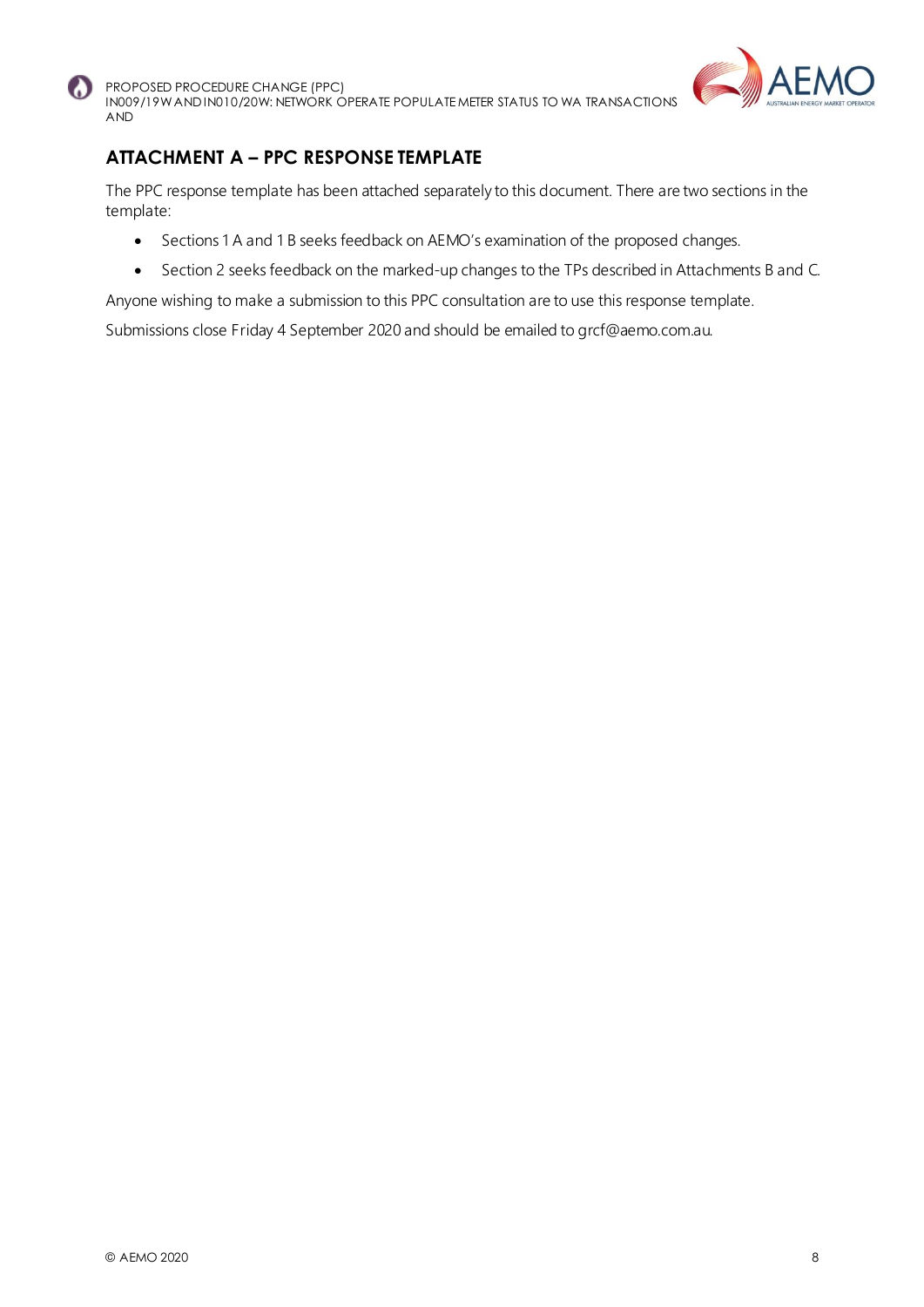



## **ATTACHMENT B – IN009/19W SPECIFICATION PACK CHANGES (SEE SECTION 2)**

## **PART A - CHANGES TO THE FRC B2B SYSTEM INTERFACE DEFINITIONS**

Blue underline means addition red strikeout means delete Strategy and Markets

#### **Section 4.1.2.1 Meter Data Notification / CSV consumptionData**

| <b>CSVConsumptionData</b>           |                                        |                                                                                                                                                                         |
|-------------------------------------|----------------------------------------|-------------------------------------------------------------------------------------------------------------------------------------------------------------------------|
| Heading                             | Victoria & SA/WA<br>Mandatory/Optional | Comment                                                                                                                                                                 |
| <b>NMI</b>                          | M                                      |                                                                                                                                                                         |
| NMI Checksum                        | M                                      |                                                                                                                                                                         |
| RB_Reference_Number                 | 0                                      | This element will not be provided if the Read is initiated by a Network<br>Operator.                                                                                    |
|                                     |                                        | The element is always Required if the User initiated the service order and<br>provided the RB_Reference Number.                                                         |
|                                     |                                        | For an implied Service Order (including a move-in or an unblock on<br>transfer) the RB reference number will always equal the transfer request<br>ID allocated by AEMO. |
| Reason_for_Read                     | M                                      |                                                                                                                                                                         |
| Gas_Meter_Number                    | M                                      |                                                                                                                                                                         |
| Gas_Meter_Units                     | M                                      |                                                                                                                                                                         |
| Previous_Index_Value                | 0                                      | Required unless this is the first read for a meter. If not provided the<br>Consumed_Energy will be zero.                                                                |
| Previous_Read_Date                  | 0                                      | Required unless this is the first read for a meter. If not provided the<br>Consumed_Energy will be zero.                                                                |
| Current_Index_Value                 | M                                      |                                                                                                                                                                         |
| Current Read Date                   | M                                      |                                                                                                                                                                         |
| Volume_Flow                         | M                                      | Volume Flow is measured in cubic meters                                                                                                                                 |
| Average_Heating_Value               | M                                      |                                                                                                                                                                         |
| Pressure_Correction_Factor          | M                                      |                                                                                                                                                                         |
| Consumed_Energy                     | M                                      | Consumed Energy is measured in Megajoules                                                                                                                               |
| Type_of_Read                        | М                                      |                                                                                                                                                                         |
| Estimation_Substitution_Type        | O                                      | Required if Type of Read = "E" or "S"                                                                                                                                   |
| Estimation_Substitution_Reason_Code | 0                                      | Required if Type of Read = "E" or "S"                                                                                                                                   |
| Meter_Status                        | M                                      | For SA if "Plugged" this is a Disconnection Read.                                                                                                                       |
|                                     |                                        | Will always be "Turned On" in WA as moter status has no meaning in                                                                                                      |
|                                     |                                        | <b>WA.</b>                                                                                                                                                              |
| Next_Scheduled_Read_Date            | M                                      |                                                                                                                                                                         |
| Hi_Low_Failure                      | M                                      |                                                                                                                                                                         |
| Meter_Capacity_Failure              | M                                      |                                                                                                                                                                         |
| Adjustment_Reason_Code              | М                                      | If not = "NC" indicates Meter Data Adjustment                                                                                                                           |
| Energy Calculation Date Stamp       | <b>NR</b>                              | This element is defined for use in the corresponding B2M transactions. It<br>is not required for the transactions in this document.                                     |
| Energy_Calculation_Time_Stamp       | <b>NR</b>                              | This element is defined for use in the corresponding B2M transactions. It<br>is not required for the transactions in this document.                                     |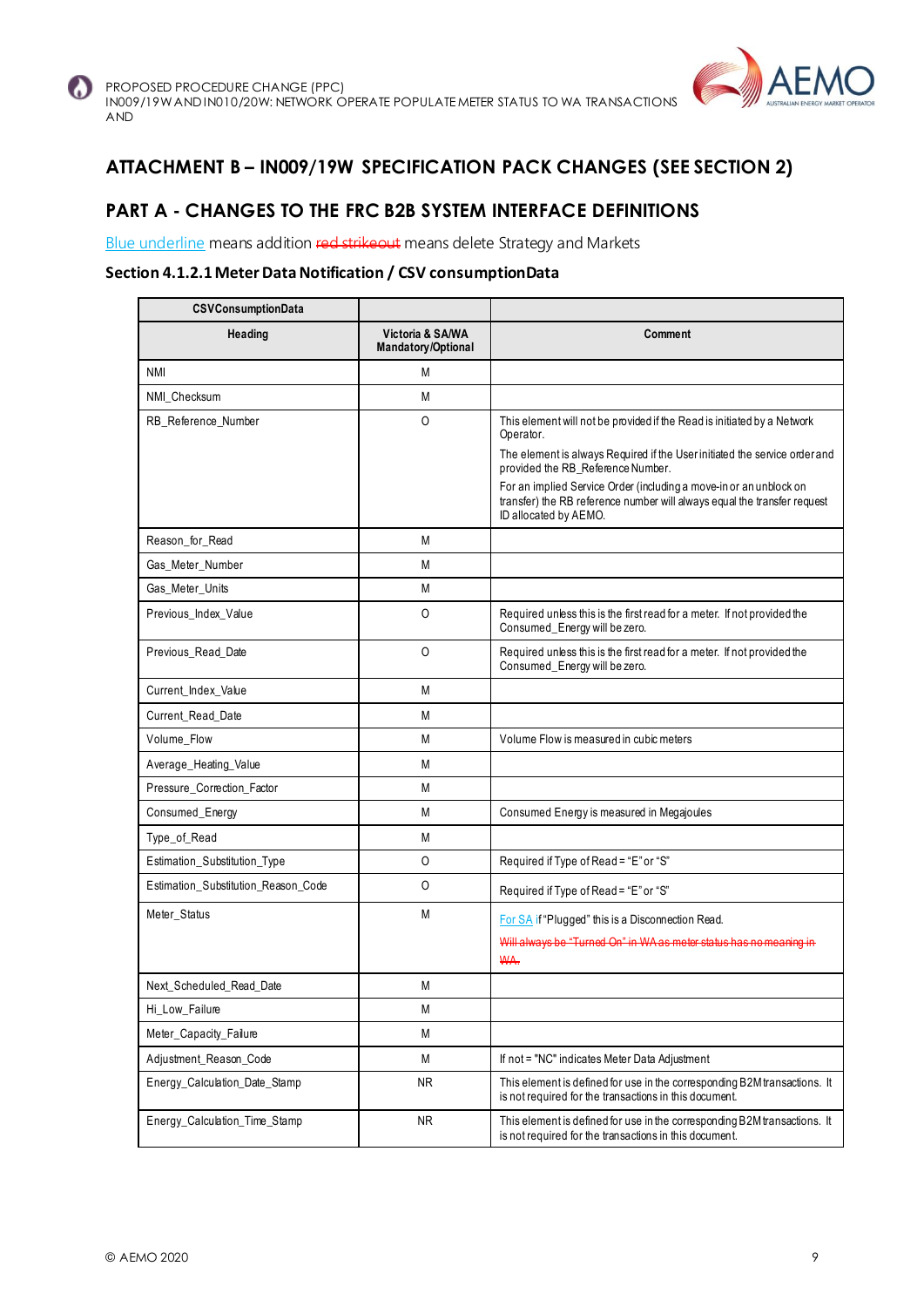



#### **Section 4.3.2.3 NMI Discovery Response**

#### $4.3.2.3.$ NMIDiscoveryResponse (WA - seeham R13)

| Transaction Definition<br>Table cross-reference | This interface realises the following transactions from the GPTWG<br>Transaction Definition Table:                                             |  |  |  |
|-------------------------------------------------|------------------------------------------------------------------------------------------------------------------------------------------------|--|--|--|
|                                                 | 281 – MIRN Standing Data                                                                                                                       |  |  |  |
|                                                 | 284 – MIRN Additional Data                                                                                                                     |  |  |  |
|                                                 | Note. The NMIStandingDataResponse transaction also realises these<br>transactions when the request is a NMIStandingDataRequest<br>transaction. |  |  |  |
|                                                 | Note: Transaction 281 will be used where the Network Operator<br>identifies multiple MIRNs for an address.                                     |  |  |  |
| Trigger                                         | Completion of processing of the NMIDiscovery Request transaction.                                                                              |  |  |  |
| Pre-conditions                                  | None                                                                                                                                           |  |  |  |
| Post-conditions                                 | User has the MIRN Standing Data, or a record of failure of processing<br>of the NMIDiscovery Request data and all errors detected.             |  |  |  |
| Transaction                                     | 3602, 3680                                                                                                                                     |  |  |  |
| acknowledgment<br>specific event codes          | (Also the generic event codes 3603, 3659, 3662, 3673 can be used)                                                                              |  |  |  |

The NMIDiscoveryResponse transaction provides the MIRN Standing Data to the requestor or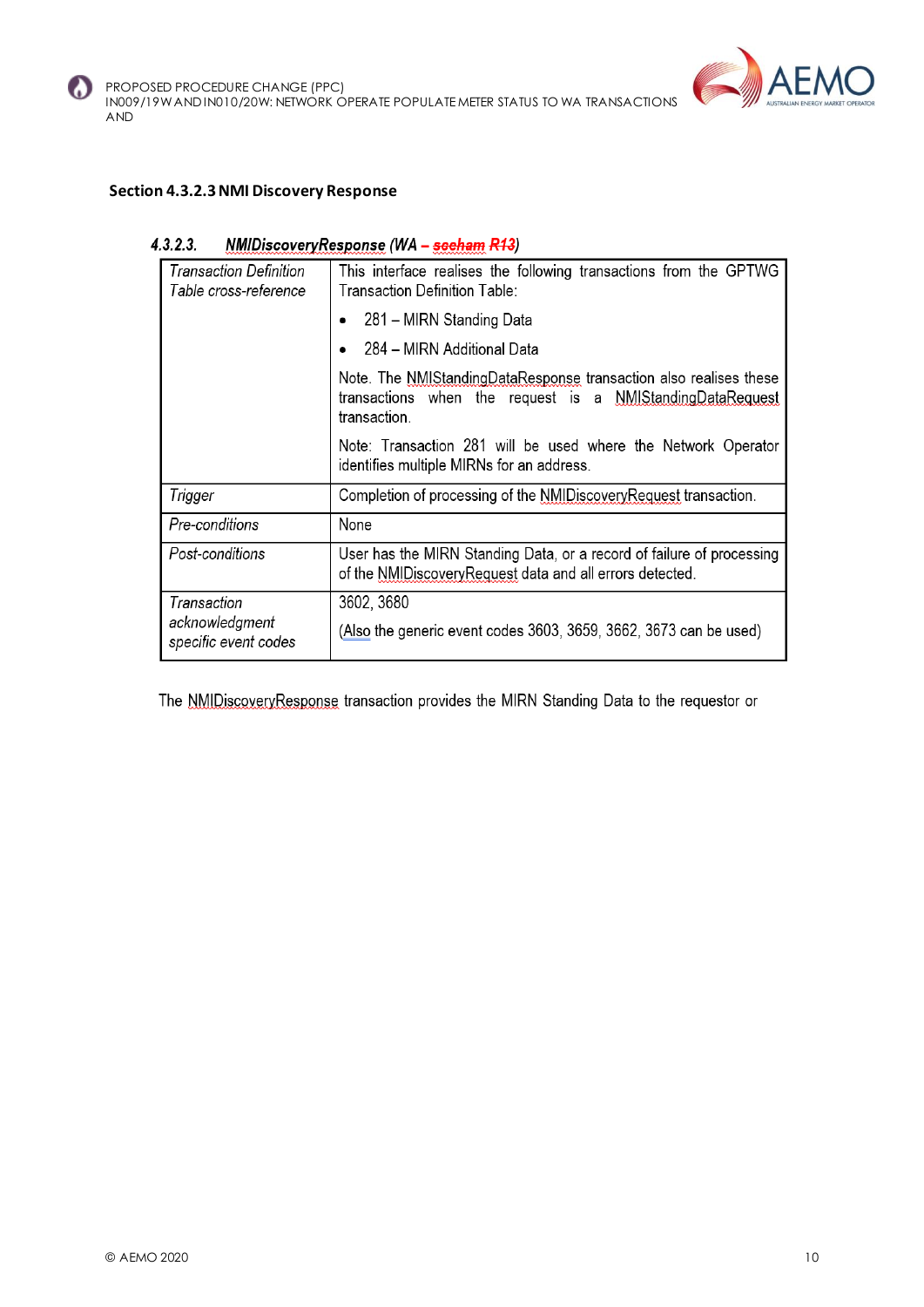



#### **Section 4.3.2.3.NMI Discovery Response**

#### **Transaction Data Elements**

|                                                   | Transaction:<br>NMIDiscoveryResponse                                     |                                                            |      |                                                                                                                                                                                                                                            |  |
|---------------------------------------------------|--------------------------------------------------------------------------|------------------------------------------------------------|------|--------------------------------------------------------------------------------------------------------------------------------------------------------------------------------------------------------------------------------------------|--|
|                                                   |                                                                          | <b>Received From:</b><br>Sent To:                          | User | Network Operator                                                                                                                                                                                                                           |  |
|                                                   |                                                                          |                                                            |      |                                                                                                                                                                                                                                            |  |
| <b>Data Element</b>                               | SA&WA:<br><b>Mandatory /</b><br><b>Optional</b> /<br><b>Not Required</b> | VIC:<br><b>Mandatory / Optional</b><br><b>Not Required</b> |      | <b>Usage</b>                                                                                                                                                                                                                               |  |
| <b>NMI</b>                                        | M                                                                        | М                                                          |      |                                                                                                                                                                                                                                            |  |
| Checksum                                          | M                                                                        | M                                                          |      | Implemented as an attribute of the NMI aseXML element                                                                                                                                                                                      |  |
| <b>Distribution Tariff</b>                        | $\Omega$                                                                 | $\overline{0}$                                             |      | Always Required if meter is attached for single MIRN responses. Not to<br>be provided for multiple responses.                                                                                                                              |  |
| TransmissionZone                                  | O                                                                        | M                                                          |      | Always required for single MIRN responses. Not to be provided for<br>multiple responses.                                                                                                                                                   |  |
| HeatingValueZone                                  | O                                                                        | M                                                          |      | Always required for single MIRN responses. Not to be provided for<br>multiple responses.                                                                                                                                                   |  |
| CustomerCharacterisation                          | O                                                                        | $\overline{0}$                                             |      | Always Required if Basic Meter is attached in SA for single MIRN<br>responses. Not to be provided for multiple responses.<br>Never Required in WA                                                                                          |  |
| <b>MIRNStatus</b>                                 | O                                                                        | M                                                          |      | Always required for single MIRN responses. Not to be provided for<br>multiple responses.                                                                                                                                                   |  |
| MeterSerialNumber                                 | 0                                                                        | $\overline{0}$                                             |      | Required if meter is attached.                                                                                                                                                                                                             |  |
| PressureCorrectionFactor                          | Ō                                                                        | $\overline{0}$                                             |      | Always Required if basic meter is attached for single MIRN responses.<br>Not to be provided for multiple responses.                                                                                                                        |  |
| <b>MeterStatus</b>                                | O                                                                        | M                                                          |      | If MeterStatus is set to "No Meter", then no meter is attached to the<br>MIRN This applies to SA Only.<br>Always required for single MIRN responses. Not to be provided for                                                                |  |
|                                                   |                                                                          |                                                            |      | multiple responses. Not used in WA.                                                                                                                                                                                                        |  |
| SupplyPointCode                                   | O                                                                        | $\Omega$                                                   |      | Always Required if meter is attached for single MIRN responses. Not b<br>be provided for multiple responses.                                                                                                                               |  |
| Current/ReadDate                                  | O                                                                        | $\Omega$                                                   |      | Always Required if Basic Meter is attached for single MIRN responses.<br>Not to be provided for multiple responses.                                                                                                                        |  |
| NextScheduledReadDate                             | O                                                                        | $\overline{0}$                                             |      | Always Required if Basic Meter is attached for single MIRN responses.<br>Not to be provided for multiple responses.                                                                                                                        |  |
| MeterReadFrequency                                | O                                                                        | $\Omega$                                                   |      | Always Required if Basic Meter is attached for single MIRN responses.<br>Not to be provided for multiple responses.                                                                                                                        |  |
| NextScheduledSpecialRead/<br>Preferred/Date       | O                                                                        | $\circ$                                                    |      | Optional if Basic Meter is attached. Populated if there is a Special<br>Read appointment booked against this MIRN. Not to be provided for<br>multiple responses.                                                                           |  |
| CommunicationEquipmentPresent                     | O                                                                        | O                                                          |      | Required if Interval Meter is attached. Not to be provided for multiple<br>responses.                                                                                                                                                      |  |
| ExcludedServicesCharges/<br>Chargeltem/Category   | $\Omega$                                                                 | $\Omega$                                                   |      | Only used for Interval meters.<br>This information may be provided in a subsequent<br>NMIDiscoveryResponse message if the AdditionalDataToFollow<br>element is set to "true". Not to be provided for multiple responses. Not<br>used in WA |  |
| ExcludedServicesCharges/<br>Chargeltem/Amount     | Ő                                                                        | Ő                                                          |      | Only used for Interval meters.<br>This information may be provided in a subsequent<br>NMIDiscoveryResponse message if the AdditionalDataToFollow<br>element is set to "true". Not to be provided for multiple responses. Not<br>used in WA |  |
| ExcludedServicesCharges/<br>Chargeltem/ExpiryDate | $\Omega$                                                                 | $\Omega$                                                   |      | Only used for Interval meters.<br>This information may be provided in a subsequent<br>NMIDiscoveryResponse message if the AdditionalDataToFollow<br>element is set to "true". Not to be provided for multiple responses. Not<br>used in WA |  |
| Address                                           | Μ                                                                        | Μ                                                          |      | In aseXML structured format                                                                                                                                                                                                                |  |
| AdditionalDataToFollow                            | М                                                                        | М                                                          |      | Only applies to SA. For multiple responses the value will always be<br>'false'. In WA value will always be "false"                                                                                                                         |  |
| Event                                             | M                                                                        | M                                                          |      | Set to '0' if no errors or events to report. May be repeated any number<br>of times.                                                                                                                                                       |  |
| ScheduledReadingDayNumber                         | $\overline{0}$                                                           | Not Included                                               |      | Required in WA if a basic meter is attached, not included in SA. Not to<br>be provided for multiple responses.                                                                                                                             |  |
| MeterTypeSizeCode                                 | O                                                                        | Not Included                                               |      | Required in WA. Not to be provided for multiple responses.                                                                                                                                                                                 |  |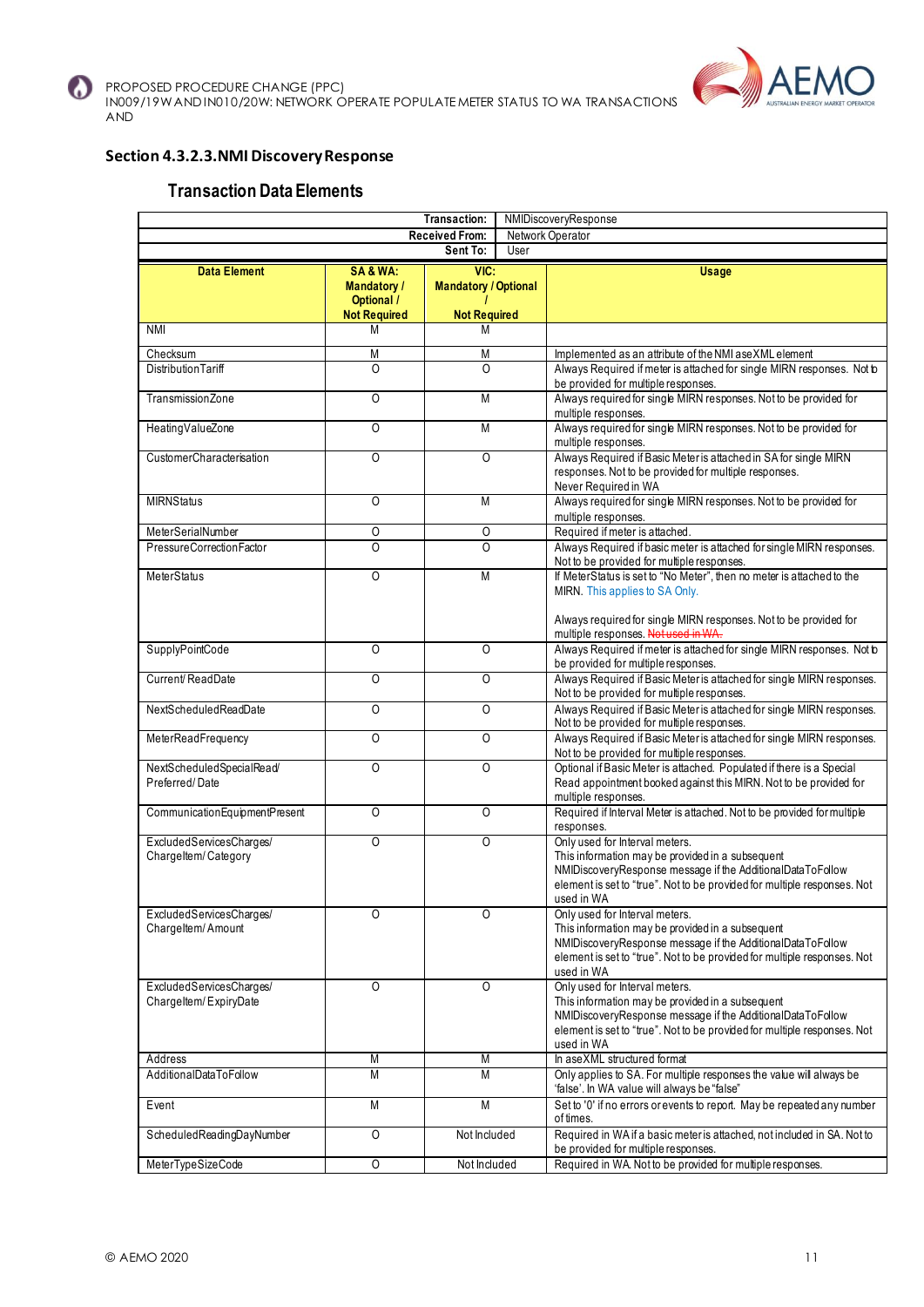

#### **Section 4.3.2.6.NMI StandingDataResponse**

#### **Transaction Data Elements**

|                                                   | <b>Transaction:</b><br>NMIStandingDataResponse                   |                                                                        |      |                                                                                                                                                                                              |  |                                                                                                                                                                                              |
|---------------------------------------------------|------------------------------------------------------------------|------------------------------------------------------------------------|------|----------------------------------------------------------------------------------------------------------------------------------------------------------------------------------------------|--|----------------------------------------------------------------------------------------------------------------------------------------------------------------------------------------------|
|                                                   |                                                                  | <b>Received From:</b>                                                  |      | Network Operator                                                                                                                                                                             |  |                                                                                                                                                                                              |
|                                                   |                                                                  | Sent To:                                                               | User |                                                                                                                                                                                              |  |                                                                                                                                                                                              |
| <b>Data Element</b>                               | SA&WA:<br><b>Mandatory</b><br>/Optional /<br><b>Not Required</b> | VIC:<br><b>Mandatory /</b><br><b>Optional /</b><br><b>Not Required</b> |      | <b>Usage</b>                                                                                                                                                                                 |  |                                                                                                                                                                                              |
| NMI                                               | M                                                                | M                                                                      |      |                                                                                                                                                                                              |  |                                                                                                                                                                                              |
| checksum                                          | M                                                                | M                                                                      |      | Implemented as an attribute of the NMI aseXML element                                                                                                                                        |  |                                                                                                                                                                                              |
| DistributionTariff                                | O                                                                | O                                                                      |      | Required if meter is attached                                                                                                                                                                |  |                                                                                                                                                                                              |
| TransmissionZone                                  | M                                                                | M                                                                      |      |                                                                                                                                                                                              |  |                                                                                                                                                                                              |
| HeatingValueZone                                  | M                                                                | M                                                                      |      |                                                                                                                                                                                              |  |                                                                                                                                                                                              |
| CustomerCharacterisation                          | O                                                                | O                                                                      |      | Required in SA if Basic Meter is attached. Not Required in WA                                                                                                                                |  |                                                                                                                                                                                              |
| CustomerClassificationCode                        | 0                                                                | 0                                                                      |      | Mandatory in South Australia, Victoria and Queensland.                                                                                                                                       |  |                                                                                                                                                                                              |
| CustomerThresholdCode                             | $\overline{0}$                                                   | O                                                                      |      | Not required where CustomerClassificationCode is "RES".                                                                                                                                      |  |                                                                                                                                                                                              |
| <b>MIRNStatus</b>                                 | M                                                                | M                                                                      |      | If "Commissioned" indicates that a meter is attached. If so meter data is<br>to be provided.                                                                                                 |  |                                                                                                                                                                                              |
| MeterSerialNumber                                 | $\overline{0}$                                                   | $\overline{0}$                                                         |      | Required if meter is attached                                                                                                                                                                |  |                                                                                                                                                                                              |
| PressureCorrectionFactor                          | $\overline{0}$                                                   | $\overline{0}$                                                         |      | Required if meter is attached                                                                                                                                                                |  |                                                                                                                                                                                              |
| <b>MeterStatus</b>                                | $\overline{O}$                                                   | $\overline{0}$                                                         |      | Required if meter is attached                                                                                                                                                                |  |                                                                                                                                                                                              |
| SupplyPointCode                                   | $\overline{0}$                                                   | O                                                                      |      | Required if meter is attached                                                                                                                                                                |  |                                                                                                                                                                                              |
| Current/ReadDate                                  | $\overline{0}$                                                   | $\overline{0}$                                                         |      | Required if Basic Meter is attached.                                                                                                                                                         |  |                                                                                                                                                                                              |
| NextScheduledReadDate                             | O                                                                | O                                                                      |      | Required if Basic Meter is attached.                                                                                                                                                         |  |                                                                                                                                                                                              |
| MeterReadFrequency                                | O                                                                | 0                                                                      |      | Required if Basic Meter is attached.                                                                                                                                                         |  |                                                                                                                                                                                              |
| NextScheduledSpecialRead/<br>Preferred/Date       | $\overline{0}$                                                   | O                                                                      |      | Optional if Basic Meter is attached. Populated if there is a Special<br>Read appointment booked against this MIRN.                                                                           |  |                                                                                                                                                                                              |
| CommunicationEquipmentPresent                     | $\overline{0}$                                                   | $\overline{0}$                                                         |      | Required if Interval Meter is attached.                                                                                                                                                      |  |                                                                                                                                                                                              |
| ExcludedServicesCharges/<br>Chargeltem/Category   | $\Omega$                                                         | O                                                                      |      | Only used for Interval meters.<br>This information may be provided in a subsequent<br>NMIDiscoveryResponse message if the AdditionalDataToFollow<br>element is set to "true". Not used in WA |  |                                                                                                                                                                                              |
| ExcludedServicesCharges/<br>Chargeltem/Amount     | $\overline{0}$                                                   | $\overline{0}$                                                         |      | Only used for Interval meters.<br>This information may be provided in a subsequent<br>NMIDiscoveryResponse message if the AdditionalDataToFollow<br>element is set to "true". Not used in WA |  |                                                                                                                                                                                              |
| ExcludedServicesCharges/<br>Chargeltem/ExpiryDate | 0                                                                | 0                                                                      |      |                                                                                                                                                                                              |  | Only used for Interval meters.<br>This information may be provided in a subsequent<br>NMIDiscoveryResponse message if the AdditionalDataToFollow<br>element is set to "true". Not used in WA |
| Address                                           | M                                                                | M                                                                      |      |                                                                                                                                                                                              |  |                                                                                                                                                                                              |
| AdditionalDataToFollow                            | M                                                                | M                                                                      |      | Will always be "false" for WA. May be "true" or "false" for SA.                                                                                                                              |  |                                                                                                                                                                                              |
| Event                                             | M                                                                | M                                                                      |      | Set to '0' if no errors or events to report. May be repeated any number<br>of times.                                                                                                         |  |                                                                                                                                                                                              |
| ScheduledReadingDayNumber                         | $\overline{O}$                                                   | Not Included                                                           |      | Required in WA (if a basic meter is attached), not included in SA                                                                                                                            |  |                                                                                                                                                                                              |
| MeterTypeSizeCode                                 | $\overline{0}$                                                   | Not Included                                                           |      | Required in WA, not included in SA                                                                                                                                                           |  |                                                                                                                                                                                              |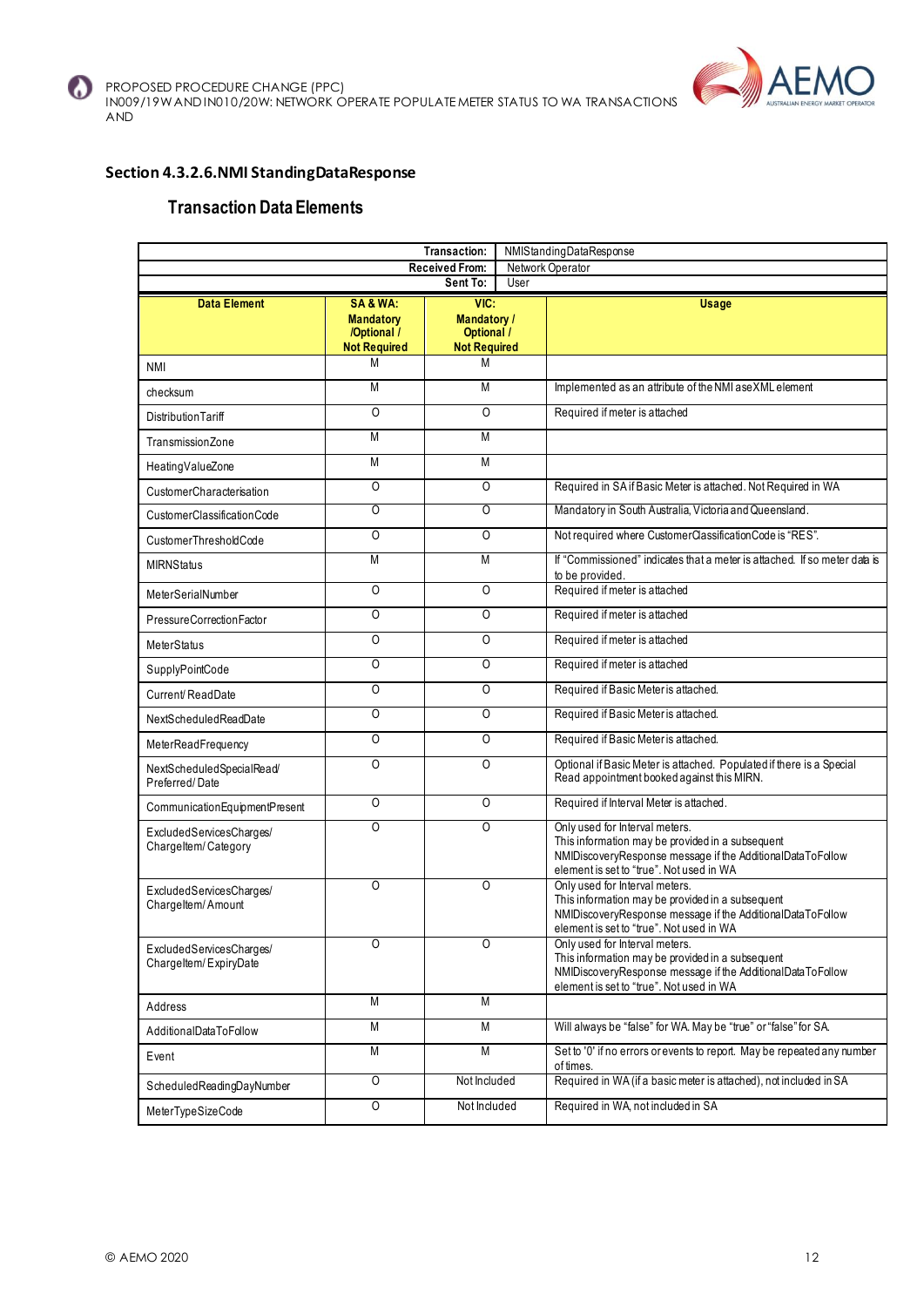



## **Appendix E. Non Automated Electronic Files Energy History Reponses (T46)**

|                                     | Transaction 46, CSVHistory ResponseData |                                |                                                                                                                                        |  |  |  |  |  |
|-------------------------------------|-----------------------------------------|--------------------------------|----------------------------------------------------------------------------------------------------------------------------------------|--|--|--|--|--|
| <b>Heading/Column designator</b>    | <b>SA/WA</b><br>Mandatory/Optional      | Victoria<br>Mandatory/Optional | Comment                                                                                                                                |  |  |  |  |  |
| <b>NMI</b>                          | M                                       | M                              |                                                                                                                                        |  |  |  |  |  |
| NMI Checksum                        | M                                       | M                              |                                                                                                                                        |  |  |  |  |  |
| RB_Reference_Number                 | $\Omega$                                | $\Omega$                       |                                                                                                                                        |  |  |  |  |  |
| Reason_for_Read                     | M                                       | M                              |                                                                                                                                        |  |  |  |  |  |
| Gas_Meter_Number                    | M                                       | M                              |                                                                                                                                        |  |  |  |  |  |
| MeterTypeSizeCode                   | M                                       | Not included                   |                                                                                                                                        |  |  |  |  |  |
| Gas_Meter_Units                     | М                                       | M                              |                                                                                                                                        |  |  |  |  |  |
| Previous_Index_Value                | $\circ$                                 | 0                              | Required unless this is the first read for a meter. If not provided<br>the Consumed_Energy will be zero.                               |  |  |  |  |  |
| Previous Read Date                  | $\circ$                                 | $\circ$                        | Required unless this is the first read for a meter. If not provided<br>the Consumed_Energy will be zero.                               |  |  |  |  |  |
| Current_Index_Value                 | М                                       | M                              |                                                                                                                                        |  |  |  |  |  |
| Current_Read_Date                   | M                                       | M                              |                                                                                                                                        |  |  |  |  |  |
| Volume_Flow                         | M                                       | M                              | Volume Flow is measured in cubic meters                                                                                                |  |  |  |  |  |
| Average_Heating_Value               | M                                       | M                              |                                                                                                                                        |  |  |  |  |  |
| Pressure Correction Factor          | M                                       | M                              |                                                                                                                                        |  |  |  |  |  |
| Consumed_Energy                     | M                                       | M                              | Consumed Energy is measured in Megajoules                                                                                              |  |  |  |  |  |
| Type_of_Read                        | М                                       | M                              |                                                                                                                                        |  |  |  |  |  |
| Estimation_Substitution_Type        | 0                                       | 0                              | Required if Type of Read = "E" or "S"                                                                                                  |  |  |  |  |  |
| Estimation_Substitution_Reason_Code | $\circ$                                 | $\circ$                        | Required if Type of Read = "E" or "S"                                                                                                  |  |  |  |  |  |
| Meter_Status                        | $\Omega$                                | M                              | This element reflects the current meter status.<br>Not used in WA.                                                                     |  |  |  |  |  |
| Next_Scheduled_Read_Date            | M                                       | M                              |                                                                                                                                        |  |  |  |  |  |
| Hi_Low_Failure                      | M                                       | M                              |                                                                                                                                        |  |  |  |  |  |
| Meter_Capacity_Failure              | M                                       | M                              |                                                                                                                                        |  |  |  |  |  |
| Adjustment_Reason_Code              | M                                       | M                              | If not = "NC" indicates Meter Data Adjustment                                                                                          |  |  |  |  |  |
| Energy_Calculation_Date_Stamp       | NR.                                     | <b>NR</b>                      | This element is defined for use in the corresponding B2M<br>transactions. It is not required for the transactions in this<br>document. |  |  |  |  |  |
| Energy_Calculation_Time_Stamp       | <b>NR</b>                               | <b>NR</b>                      | This element is defined for use in the corresponding B2M<br>transactions. It is not required for the transactions in this<br>document. |  |  |  |  |  |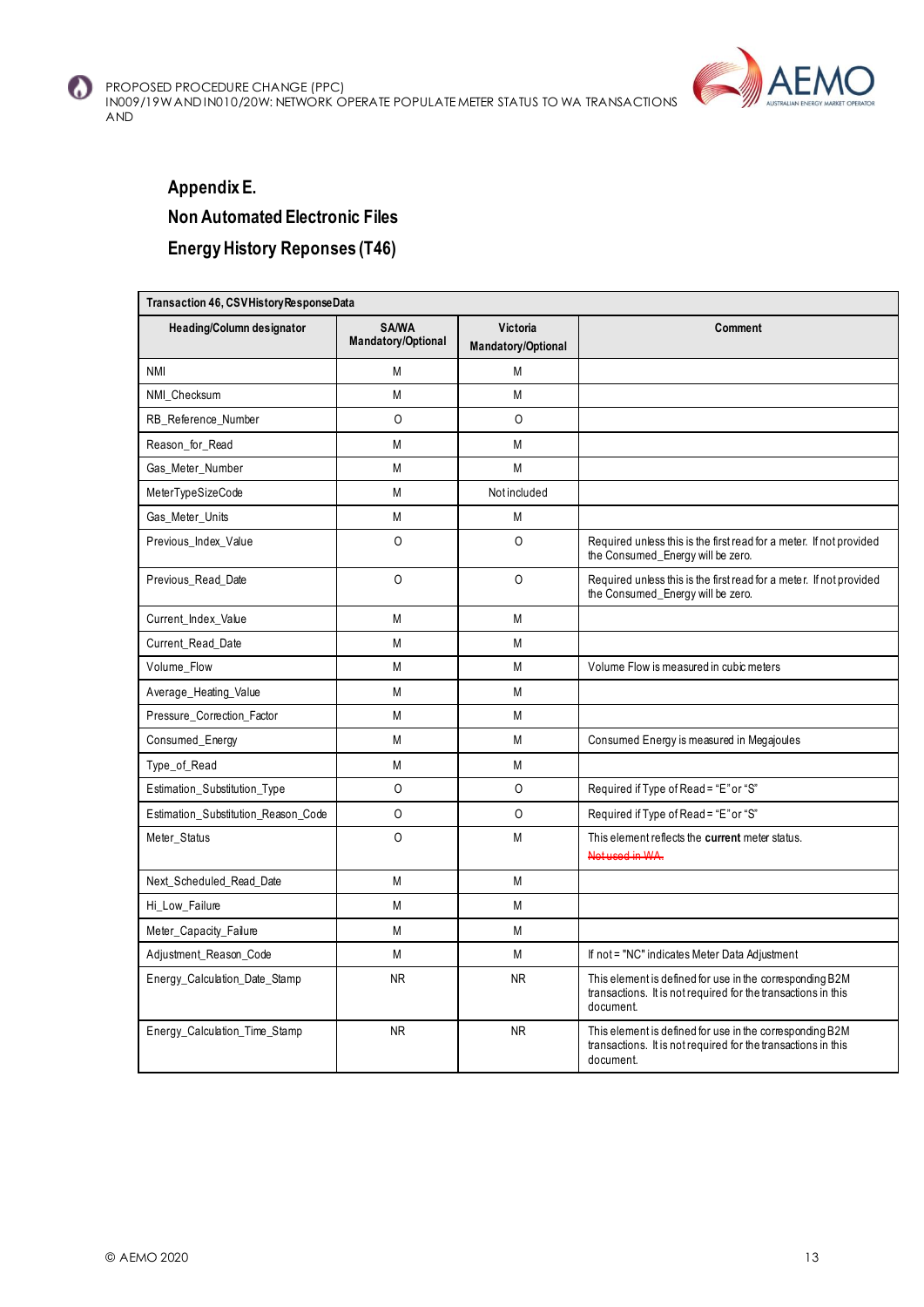



## **Appendix A**

## **Data Dictionary - aseXML Data Elements**

| aseXML Element Name | <b>Element Name</b>  | <b>Description</b>                                                                                                                                                                                                                                  | <b>Attributes</b><br>/Format | Length/<br>Decimal<br><b>Places</b> | <b>Allowed Values</b>                                                                                                                                       |
|---------------------|----------------------|-----------------------------------------------------------------------------------------------------------------------------------------------------------------------------------------------------------------------------------------------------|------------------------------|-------------------------------------|-------------------------------------------------------------------------------------------------------------------------------------------------------------|
| MeterReadFrequency  | Meter Read Frequency | Frequency on which the meter is read                                                                                                                                                                                                                | String                       | Enum                                | "Bi Monthly"<br>"Monthly"<br>"Quarterly"                                                                                                                    |
| MeterSerialNumber   | Gas Meter Number     | Number located on the gas meter.                                                                                                                                                                                                                    | String                       | 12                                  |                                                                                                                                                             |
| MeterStatus         | Meter Status         | Field that confirms if a disconnection has taken place.<br>Meter Disconnection by User notification to Network<br>Operator.<br>For WA Field that defines the status of the meter.<br>effectively Turned ON or describes method of<br>disconnection. | String                       | Enum                                | "Turned on"<br>"Turned off"<br>"Plugged"<br>"No meter"<br>Not used in WA Market                                                                             |
| MeterTypeSizeCode   | Meter Type Size Code | Identifies type of meter                                                                                                                                                                                                                            | String                       | 3                                   | In WA:<br>Digit 1 = Meter Type 'B' or 'I'<br>Digit 2 = Index Type 'M' or "I"<br>Digit $3 =$ Number of Dials (1 to 7)<br>In SA:<br>Network Operator defined. |

## **CSV Data Elements**

| vieter Position      | <b>IVIETEL POSITION</b> |                                                  | <b>String</b> | 4U |                                                 |
|----------------------|-------------------------|--------------------------------------------------|---------------|----|-------------------------------------------------|
| Meter Read Frequency | Meter Read Frequency    | In the Annual Meter Reading Schedule             | String        |    | "B" = Bi-Monthly                                |
|                      |                         | indicates how frequently the meter is read       |               |    | "M" = Monthly                                   |
|                      |                         |                                                  |               |    | "Q" = Quarterly                                 |
| Meter_Status         | Meter Status            | Field that confirms if a disconnection has taken | String        | 10 | "Turned on"                                     |
|                      |                         | place. Meter Disconnection by User notification  |               |    | "Turned off"                                    |
|                      |                         |                                                  |               |    |                                                 |
|                      |                         | to Network Operator.                             |               |    | "Plugged" = Meter is disconnected               |
|                      |                         |                                                  |               |    | "No meter"                                      |
|                      |                         | For WA Field that defines the status of the      |               |    | If this Meter Status is mandatory in a          |
|                      |                         | meter, effectively Turned ON or describes        |               |    | transaction, then it will always be "Turned On" |
|                      |                         | method of disconnection.                         |               |    | in WA as metere status has no meaning in        |
|                      |                         |                                                  |               |    | WA.                                             |
|                      |                         |                                                  |               |    |                                                 |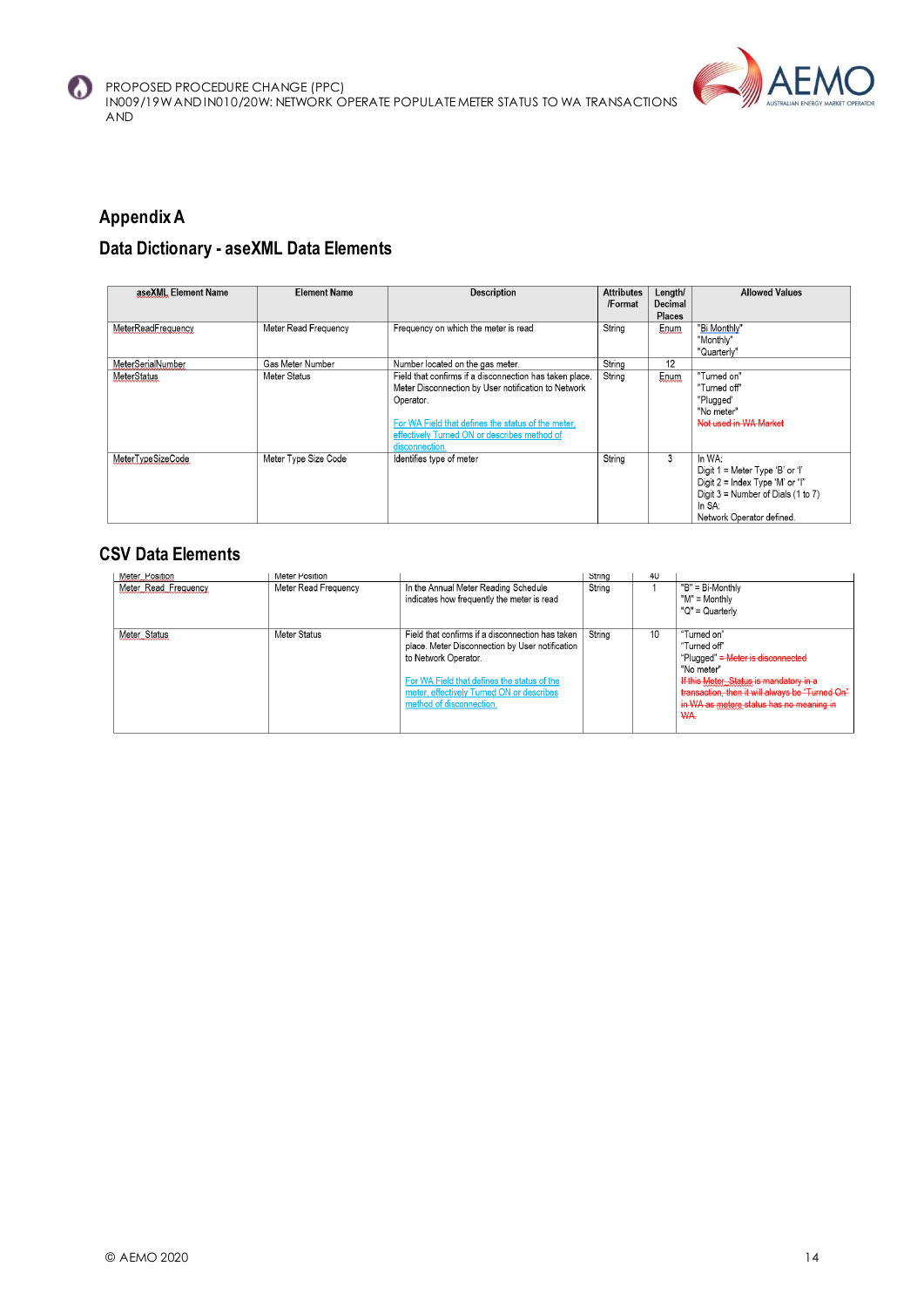

## **ATTACHMENT C – SPECIFICATION PACK CHANGES IN010/20W (SEE SECTION 2)**

## **PART A - CHANGES TO THE FRC B2B SYSTEM INTERFACE DEFINITIONS**

Note 1: changes for IN010/20W are shown in green underline. This indicates additions.

Note 2: the marked chances shown in **Blue underline and red strikeout** relate to the changes for IN009/19W.

#### **Appendix A**

#### **Data Dictionary - aseXML Data Elements**

| aseXML Element Name | <b>Element Name</b>  | <b>Description</b>                                      | <b>Attributes</b> | Length/       | <b>Allowed Values</b>                 |
|---------------------|----------------------|---------------------------------------------------------|-------------------|---------------|---------------------------------------|
|                     |                      |                                                         | /Format           | Decimal       |                                       |
|                     |                      |                                                         |                   | <b>Places</b> |                                       |
| MeterReadFrequency  | Meter Read Frequency | Frequency on which the meter is read                    | String            | Enum          | "Bi Monthly"                          |
|                     |                      |                                                         |                   |               | "Monthly"                             |
|                     |                      |                                                         |                   |               | "Quarterly"                           |
| MeterSerialNumber   | Gas Meter Number     | Number located on the gas meter.                        | String            | 12            |                                       |
| <b>MeterStatus</b>  | Meter Status         | Field that confirms if a disconnection has taken place. | String            | Enum.         | "Turned on"                           |
|                     |                      | Meter Disconnection by User notification to Network     |                   |               | "Turned off"                          |
|                     |                      | Operator.                                               |                   |               | "Plugged"                             |
|                     |                      |                                                         |                   |               | "No meter"                            |
|                     |                      | For WA Field that defines the status of the meter,      |                   |               | Not used in WA Market                 |
|                     |                      | effectively Turned ON or describes method of            |                   |               | "Trailer AC" - This is not used in SA |
|                     |                      | disconnection.                                          |                   |               | "No Rea" - This is not used in SA     |
| MeterTypeSizeCode   | Meter Type Size Code | Identifies type of meter                                | String            | 3             | In WA:                                |
|                     |                      |                                                         |                   |               | Digit 1 = Meter Type 'B' or 'I'       |
|                     |                      |                                                         |                   |               | Digit 2 = Index Type 'M' or "I"       |
|                     |                      |                                                         |                   |               | Digit 3 = Number of Dials (1 to 7)    |
|                     |                      |                                                         |                   |               | In SA:                                |
|                     |                      |                                                         |                   |               | Network Operator defined.             |

#### **CSV Data Elements**

| Meter Position<br>Meter Read Frequency | Meter Position<br>Meter Read Frequency | In the Annual Meter Reading Schedule<br>indicates how frequently the meter is read                                                                                                                                                                  | String<br>String | 40 | "B" = Bi-Monthly<br>"M" = Monthly<br>"Q" = Quarterly                                                                                                                                                                                                                                                                |
|----------------------------------------|----------------------------------------|-----------------------------------------------------------------------------------------------------------------------------------------------------------------------------------------------------------------------------------------------------|------------------|----|---------------------------------------------------------------------------------------------------------------------------------------------------------------------------------------------------------------------------------------------------------------------------------------------------------------------|
| Meter Status                           | Meter Status                           | Field that confirms if a disconnection has taken<br>place. Meter Disconnection by User notification<br>to Network Operator.<br>For WA Field that defines the status of the<br>meter, effectively Turned ON or describes<br>method of disconnection. | String           | 10 | "Turned on"<br>"Turned off"<br>"Plugged" = Meter is disconnected<br>"No meter"<br>If this Meter Status is mandatory in a<br>transaction, then it will always be "Turned On"<br>in WA as metere status has no meaning in<br>WA.<br>"Trailer AC" - This is not used in SA<br>"No <u>Req" -</u> This is not used in SA |

## **PART B - B2B SERVICE ORDER SPECIFICATIONS - PART 2**

Draft version of the B2B Service Order Specification – Part 2 showing tracked changes between the current version and the proposed changes are attached separately to this document.

Note 1: changes for IN010/20W are shown in green underline. These are additions.

Note 2: the marked chances shown in Blue underline and red strikeout relate to the changes for IN009/19W

## **PART C – SPECIFICATION PACK USAGE GUIDE**

Draft version of the Specification Pack Usage Guide showing tracked changes between the current version and the proposed changes are attached separately to this document.

The marked chances shown in **Blue underline** means additions and red strikeout means delete.